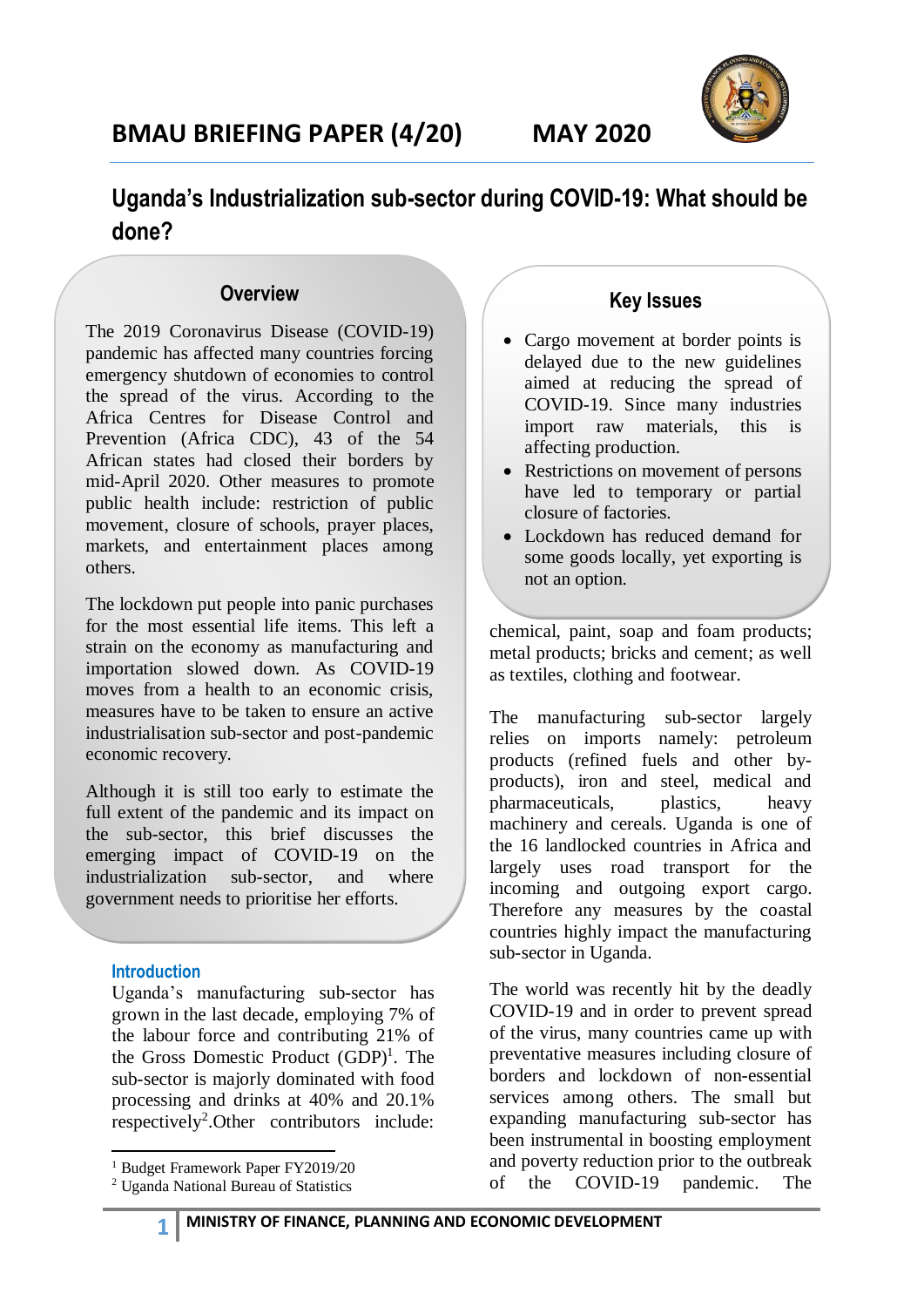

## **BMAU BRIEFING PAPER (4/20) MAY 2020**

manufacturing sub-sector has an indirect impact through backward and forward linkages, bringing together small-scale business operators and rural farmers with large businesses within supply and value addition chains.

The impact of COVID-19 on the manufacturing sub-sector is still largely un-quantified and yet to be fully felt. Formal assessments have not yet been possible, but current observations and online surveys reveal disruptions to operations of the sub-sector.

### **Effects of COVID-19**

**Disruption of the supply chain:** Uganda closed her borders due to COVID-19, only allowing movement of goods but at a slow pace. This is attributed to strict measures including mandatory screening, testing and quarantining.<sup>3</sup> This negatively impacts on timeliness and volumes produced as some of these imports are raw materials for the different industries.

Border agencies face the challenge of expediting imports and exports, while ensuring epidemic prevention and providing adequate customs clearance and compliance controls of goods and transport personnel. According to a report by the Economic Policy and Research Centre (2020) 75% of manufacturing firms in Uganda have experienced disruptions in supply of raw materials. Recent experiences show that transit is indeed impeded especially at the border entry points of Malaba, Busia, Elegu and Mutukula. By increasing health controls, the flow of goods to and from the country has slowed down.

**Trucks lined up at Malaba Uganda-Kenya border awaiting screening and testing of the drivers. (***Photo credit: Citizen TV***)**

**Decrease in sales:** Disruption of the logistical channel and drop in demand has reduced sales especially of non-essential items. The drop in demand is attributed to the lockdown situation due to loss of income opportunities for most people in the informal sector. Movement restrictions are also interrupting the role of intermediaries, who collect various goods or products from different manufacturers for resale to retailers and through informal cross border trade. This has an impact on the volume of goods produced by big manufacturers if the off-takers are not operational.

According to a 2020 report by the United Nations Capital Development Fund (UNCDF) 80% of companies in Uganda anticipate a 10% drop in revenue for the year 2020 due to the COVID-19 outbreak<sup>4</sup>. The drop in revenues has been reflected as shortfall in the tax revenue collections for the month of April 2020 at Ug shs 547.12 billion against a target of Ug shs 1,478.54 billion (MFPED, 2020). Taxes on international trade transactions performed at only 49.4% and thus registered the biggest shortfall of Ug shs 313.92 billion, due to a reduction in dutiable imports during the month arising from the effects of COVID-19 on trade.

1

<sup>4</sup> UNCDF, 2020

**.** 

 $3$  By  $17<sup>th</sup>$  May, 2020 over 120 cross border truck drivers had tested positive for COVID-19.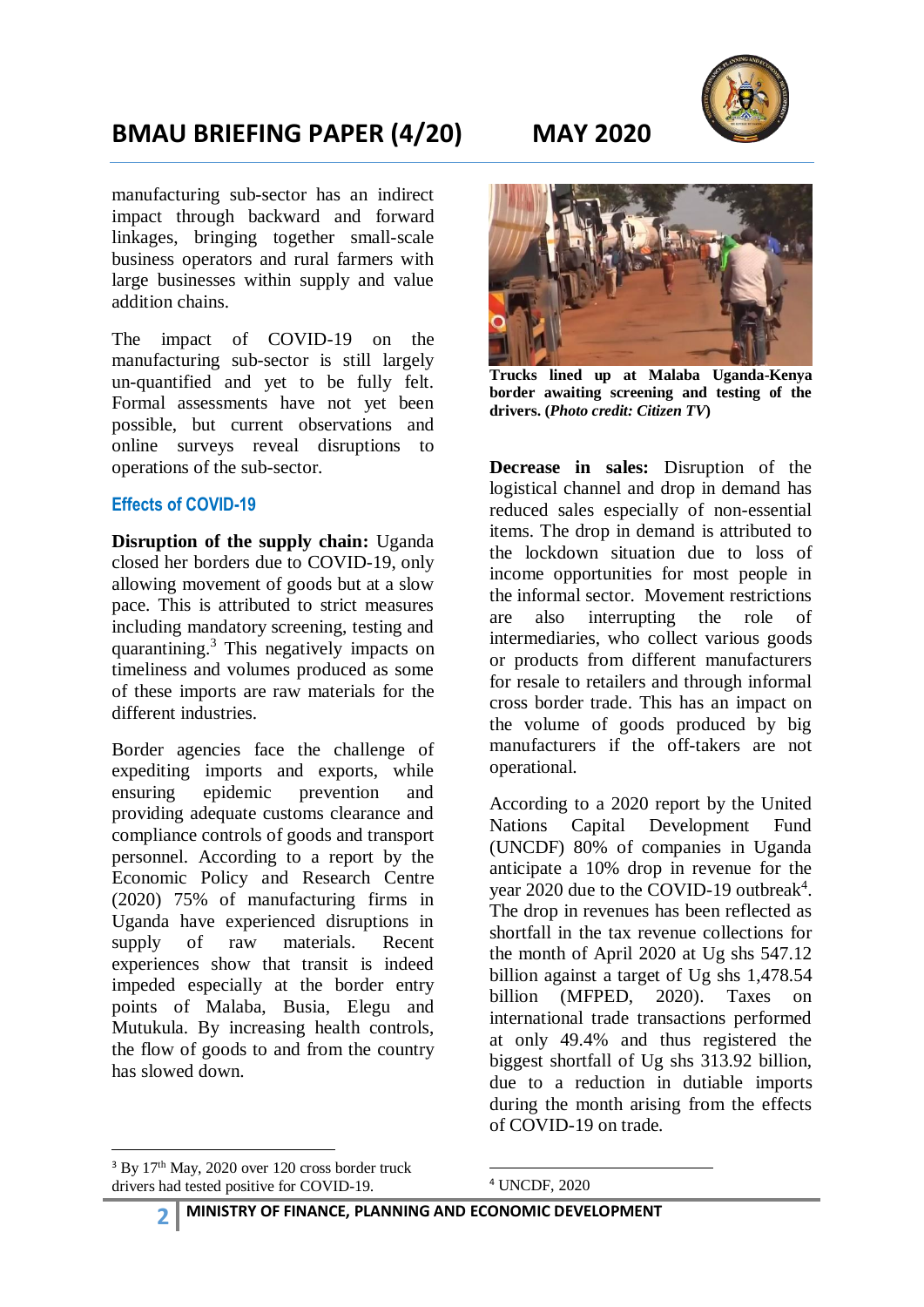

# **BMAU BRIEFING PAPER (4/20) MAY 2020**

Closure of bars and other entertainment places has affected the volume of alcoholic and non-alcoholic drinks produced. Closure of educational institutions caused loss of market for food and stationery manufacturers (suppliers). The loss of market for agro-industry products will significantly impact the agricultural sector since they depended on these firms to purchase the raw materials they produce.



*Source: Bank of Uganda*

**Less working capital especially for manufacturing small and medium enterprises (SMEs)**: Since SMEs have limited cash reserves, they majorly operate on liquidity from sales as capital. Due to restrictions on peoples' movement and access to markets, SMEs are hit by a liquidity shock. Due to fear of the virus wave, consumer priorities changed to most essential life expenditure items. This situation makes SMEs more vulnerable to bankruptcy. In these hard times, large companies may be priority for financial institutions, leaving SMEs with no platform.

**Limited access to essential service providers:** Most SMEs in manufacturing do not employ fulltime maintenance engineers so they rely on service providers in case of emergencies. Hence, working during the lockdown is not only challenging, but costly leading to temporary closures.

**Managing the work environment amidst COVID-19:** Large manufacturing industries always employ a big number of personnel. Therefore camping workers nearby or within factory premises as guided by His Excellency the President of the Republic of Uganda was difficult for some to comply with due to the costs involved. Most industries employ more than 200 people in production who work in two or three shifts. Majority of these in sorting and packaging lines especially in the agro-processing industries do not comply with social distancing requirements<sup>5</sup>. This forced most factories to temporarily lay off some workers, while others temporarily stopped production operations. This has reduced the volume of goods produced.

Loss of employment: According to the 2020 UNCDF Survey, an estimated 100,000 people were expected to be laid off due to reduced production and drop in domestic demand of goods arising from the COVID-19 control measures in April and May 2020.

## **Positive impact**

**Local capacity boosted:** The outbreak of COVID-19 has enabled countries that largely rely on imports to boost their

<sup>1</sup> <sup>5</sup> BMAU Gender and Equity Performance Report FY2018/19